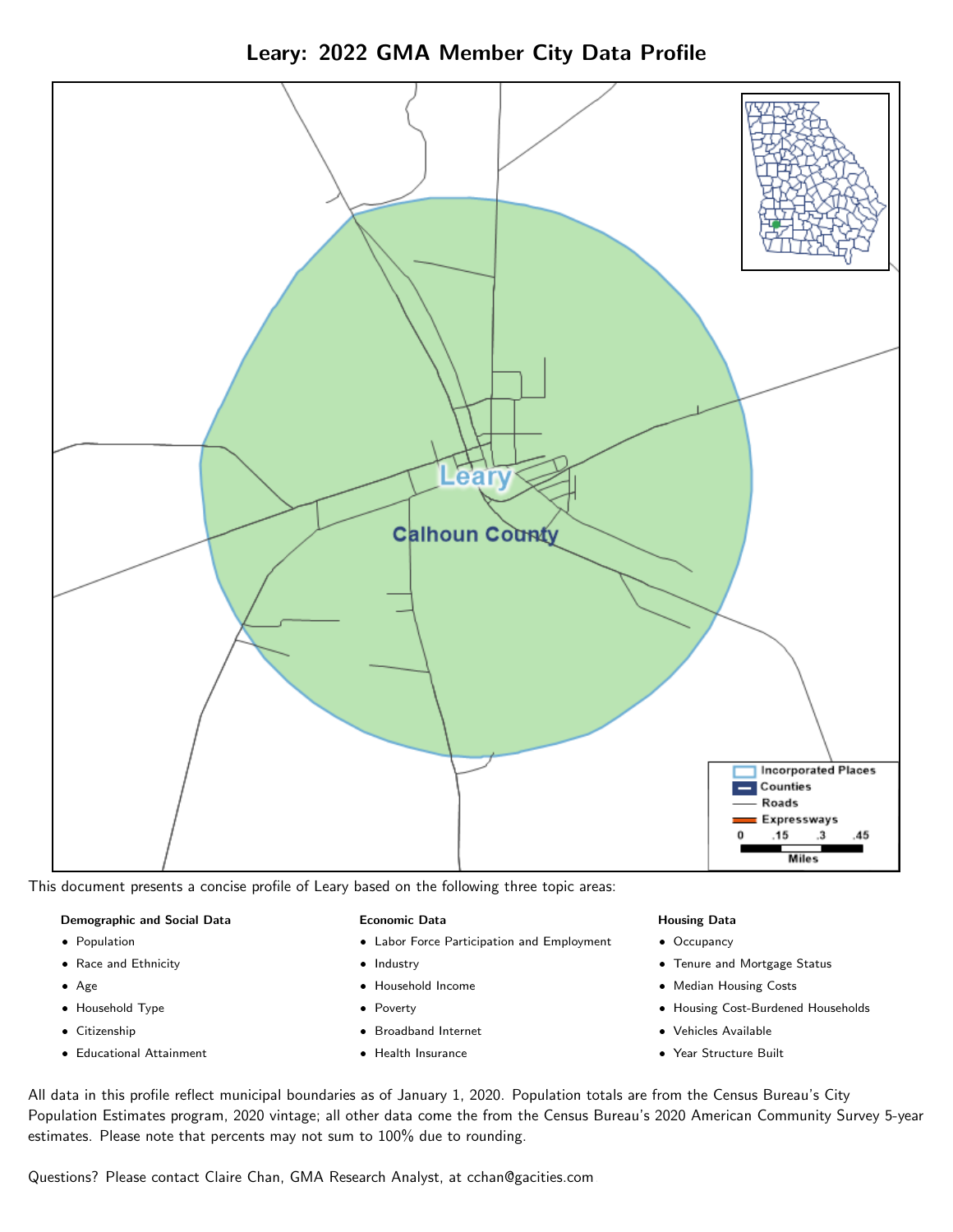# Leary: Demographic and Social





# **Citizenship**



Source: American Community Survey, 2020 5-year estimates, table B05002 Source: American Community Survey, 2020 5-year estimates, table B15002





Source: U.S. Census Bureau, City Population Estimates, 2020 vintage Source: American Community Survey, 2020 5-year estimates, table B03002

# Household Type



Source: American Community Survey, 2020 5-year estimates, table B01001 Source: American Community Survey, 2020 5-year estimates, table B11001

### Educational Attainment



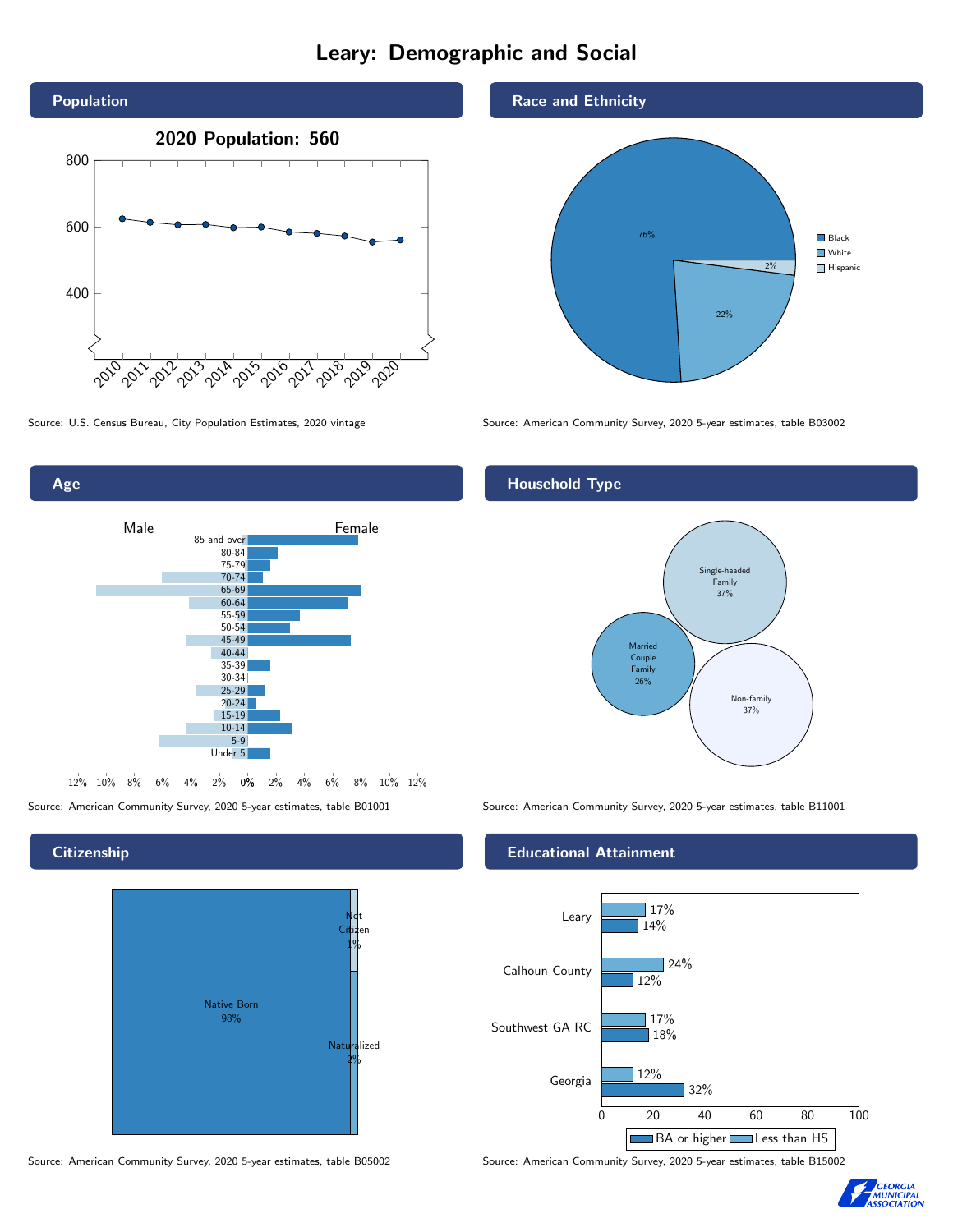# Leary: Economic



Source: American Community Survey, 2020 5-year estimates, table B23001 Note: Unemployment rate is based upon the civilian labor force.

### Industry

| Agriculture, forestry, fishing and hunting, and mining      | 11%   |
|-------------------------------------------------------------|-------|
| Construction                                                | 7%    |
| Manufacturing                                               | 21%   |
| <b>Wholesale Trade</b>                                      | $0\%$ |
| Retail Trade                                                | 13%   |
| Transportation and warehousing, and utilities               | $0\%$ |
| Information                                                 | $0\%$ |
| Finance and insurance, real estate, rental, leasing         | $0\%$ |
| Professional, scientific, mgt, administrative, waste mgt    | $0\%$ |
| Educational services, and health care and social assistance | 23%   |
| Arts, entertainment, recreation, accommodation, food        | $4\%$ |
| service                                                     |       |
| Other services, except public administration                | 3%    |
| Public administration                                       | 18%   |

Source: American Community Survey, 2020 5-year estimates, table C24030



Source: American Community Survey, 2020 5-year estimates, tables B19013 and B19025 Source: American Community Survey, 2020 5-year estimates, table B17010

Broadband Internet No 47% Yes 53%

#### Health Insurance



Source: American Community Survey, 2020 5-year estimates, table B28002 Source: American Community Survey, 2020 5-year estimates, table B18135



#### Poverty